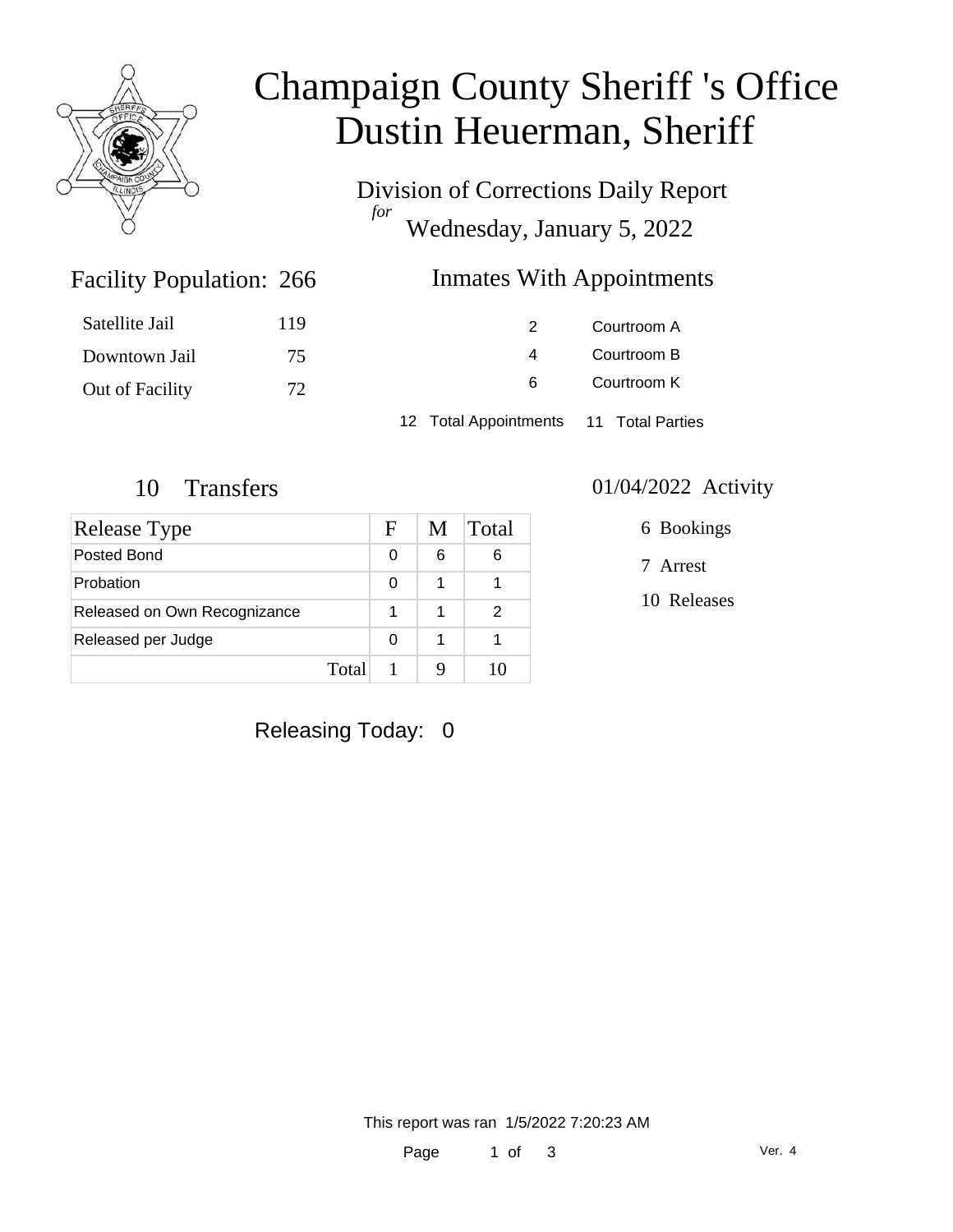

# Champaign County Sheriff 's Office Dustin Heuerman, Sheriff

Division of Corrections Daily Report *for* Wednesday, January 5, 2022

#### Custody Status Count

- Electronic Home Dentention 13
	- Felony Arraignment 4
	- Felony Pre-Sentence 7
		- Felony Pre-Trial 206
	- Felony Pre-Trial DUI 3
	- Felony Sentenced CCSO 2
	- Felony Sentenced IDOC 18
		- Hold Other 2
	- Misdemeanor Arraignment 1
		- Misdemeanor Other 1
		- Misdemeanor Pre-Trial 2
- Misdemeanor Sentenced CCSO 2
	- Petition to Revoke 1
	- Remanded to DHS 2
	- Traffic Sentenced CCSO 2
		- Total 266

This report was ran 1/5/2022 7:20:23 AM